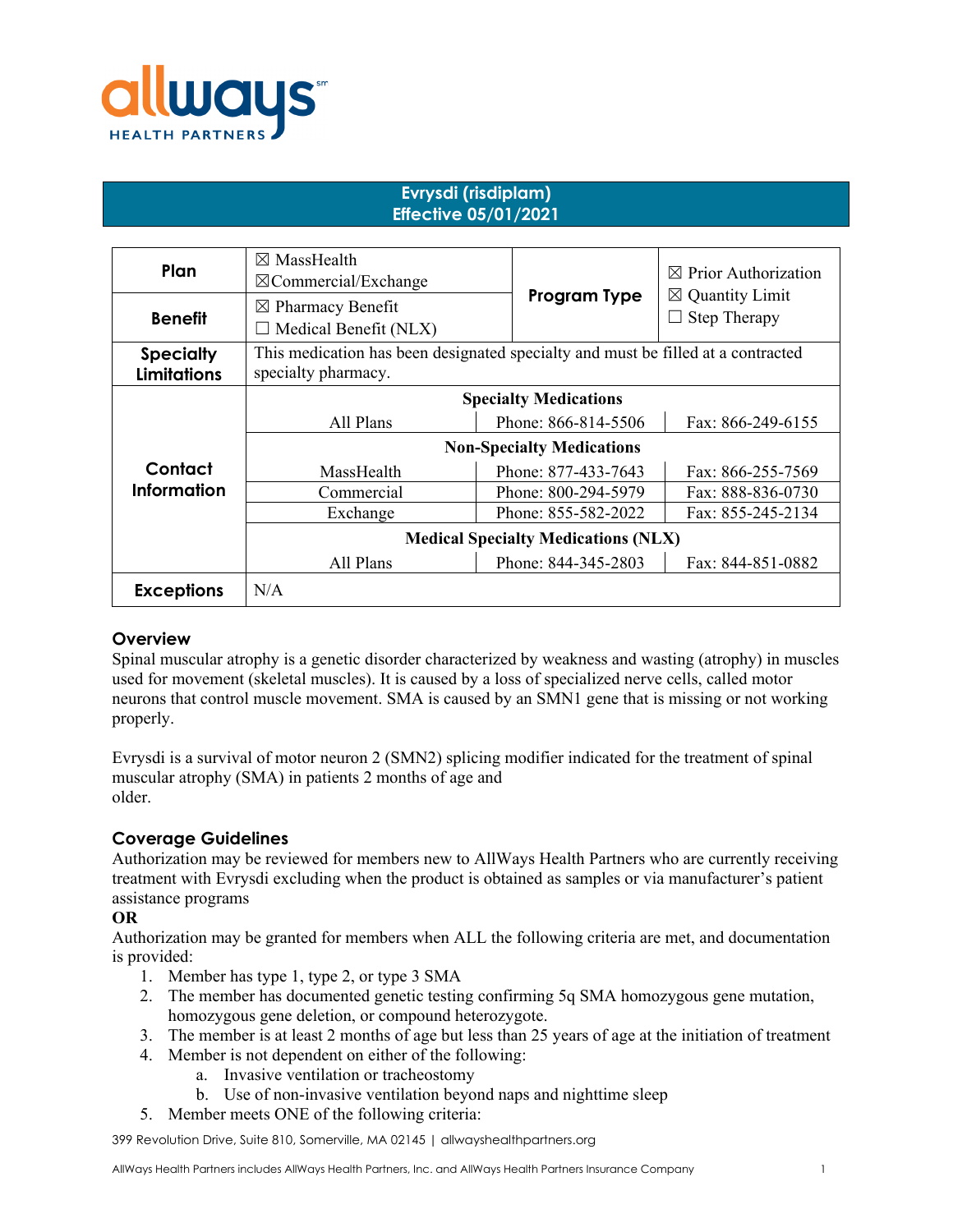

- a. Member has not previously received gene therapy for SMA,
- b. Member has previously received gene therapy for SMA and has experienced a worsening in clinical status since receiving gene therapy as demonstrated by a decline of minimally clinical important difference from highest score achieved on one of the following exams (based on member age and motor ability)
	- i. HINE-2: Decline of at least 2 points on kicking and 1 point on any other milestone (excluding voluntary grasp)
	- ii. HFMSE: Decline of at least 3 points
	- iii. CHOP-INTEND: Decline of at least 4 points
- 6. Member will not use Evrysdi and Spinraza concomitantly
- 7. Member's daily dose will not exceed the following:
	- a. Members 2 months to less than 2 years of age: 0.2 mg/kg
	- b. Members 2 years of age and older weighing less than 20 kg: 0.25 mg/kg
	- c. Members 2 years of age and older weighing 20 kg or more: 5 mg

### **Continuation of Therapy**

Reauthorization may be granted when patient meets ALL initial criteria and following criteria:

- 1. Submission of medical records (e.g., chart notes, laboratory values) of the most recent (less than 1 month prior to continuation request) assessment documenting a positive clinical response from pretreatment baseline to Evrysdi therapy, as demonstrated by at least one of the following assessments:
	- a. HINE-2
		- i. One of the following:
			- 1. Member exhibited improvement or maintenance of previous improvement of at least a 2 point (or maximal score) increase in ability to kick
			- 2. Member exhibited improvement or maintenance of previous improvement of at least a 1 point (or maximal score) increase in any other HINE-2 milestone (e.g., head control, rolling, sitting, crawling, standing, or walking) excluding voluntary grasp;
		- ii. One of the following:
			- 1. Member exhibited improvement or maintenance of previous improvement in more HINE-2 motor milestones than worsening (net positive improvement)
			- 2. Member achieved and maintained any new motor milestones when they would otherwise be unexpected to do so (e.g., sit or stand unassisted, walk)
	- b. HFMSE
		- i. One of the following:
			- 1. Member exhibited improvement or maintenance of previous improvement of at least a 3-point increase in score
			- 2. Member has achieved and maintained any new motor milestone from pretreatment baseline when they would otherwise be unexpected to do so
	- c. CHOP-INTEND
		- i. One of the following: